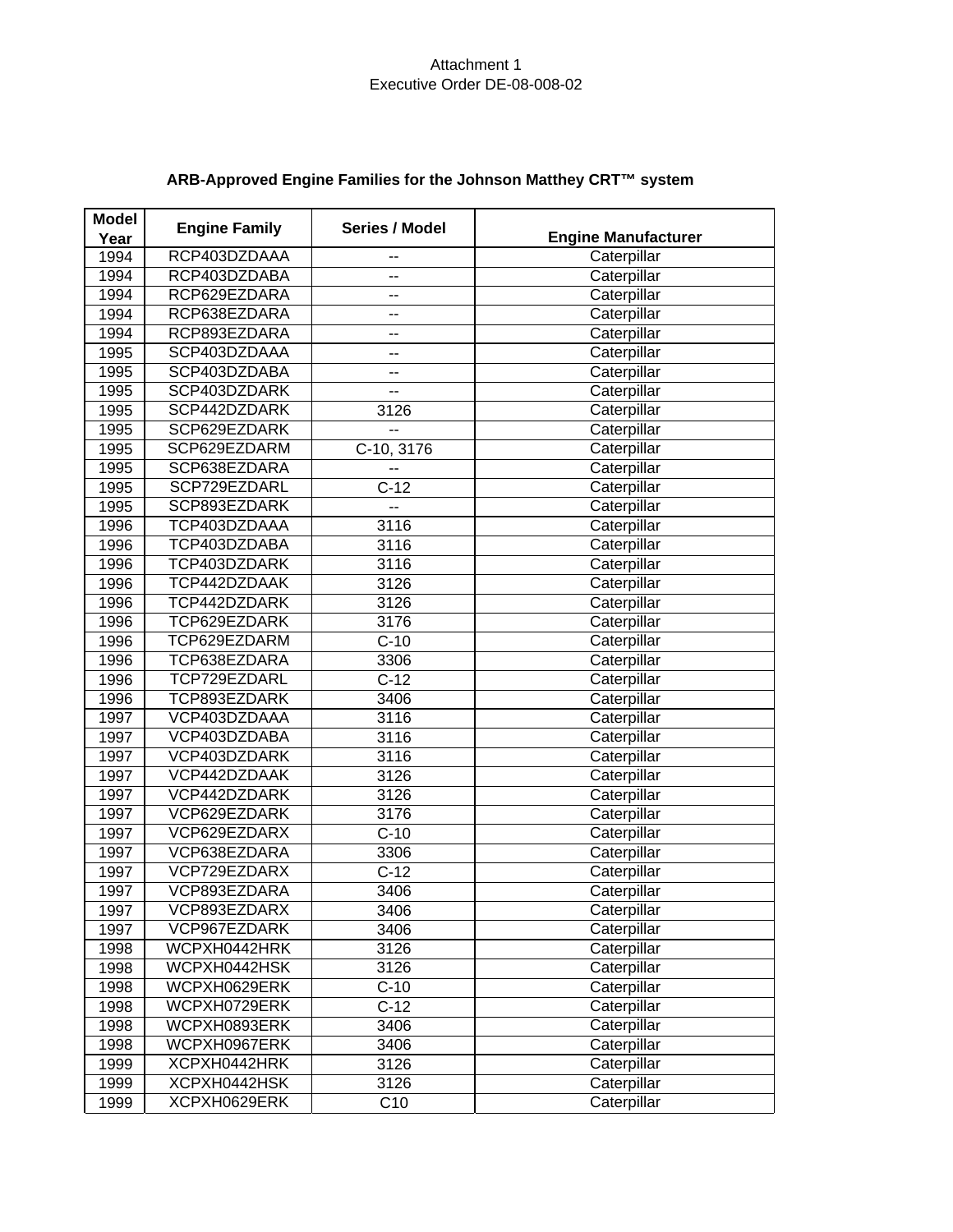| 1999 | XCPXH0729ERK | C12              | Caterpillar |
|------|--------------|------------------|-------------|
| 1999 | XCPXH0893ERK | 3406             | Caterpillar |
| 1999 | XCPXH0967ERK | 3406             | Caterpillar |
| 2000 | YCPXH0442HRK | 3126             | Caterpillar |
| 2000 | YCPXH0629ERK | $C-10$           | Caterpillar |
| 2000 | YCPXH0729ERK | $C-12$           | Caterpillar |
| 2000 | YCPXH0893ERK | $C-15$           | Caterpillar |
| 2000 | YCPXH0967ERK | $C-16$           | Caterpillar |
| 2001 | 1CPXH0442HAK | 3126             | Caterpillar |
| 2001 | 1CPXH0442HBK | 3126             | Caterpillar |
| 2001 | 1CPXH0442HRK | 3126             | Caterpillar |
| 2001 | 1CPXH0629ERK | $C-10$           | Caterpillar |
| 2001 | 1CPXH0729ERK | $C-12$           | Caterpillar |
| 2001 | 1CPXH0893ERK | $C-15$           | Caterpillar |
| 2001 | 1CPXH0967ERK | $C-16$           | Caterpillar |
| 2002 | 2CPXH0442HRK | 3126             | Caterpillar |
| 2002 | 2CPXH0629ERK | $C-10$           | Caterpillar |
| 2002 | 2CPXH0729ERK | $C-12$           | Caterpillar |
| 2002 | 2CPXH0893ERK | $C-15$           | Caterpillar |
| 2002 | 2CPXH0967ERK | $C-16$           | Caterpillar |
| 1994 | RCE359D6DAAB | B5.9             | Cummins     |
| 1994 | RCE359D6DAAW | B5.9             | Cummins     |
| 1994 | RCE359D6DABW | B5.9             | Cummins     |
| 1994 | RCE505D6DAAA | C8.3             | Cummins     |
| 1994 | RCE505D6DAAB | C8.3             | Cummins     |
| 1994 | RCE505D6DAAC | C8.3             | Cummins     |
| 1994 | RCE505F6DAAW | C8.3             | Cummins     |
| 1994 | RCE611EGDARW | L10              | Cummins     |
| 1994 | RCE661EJDARA | M11              | Cummins     |
| 1994 | RCE661EJDARC | M11              | Cummins     |
| 1994 | RCE661EJDARW | M11              | Cummins     |
| 1994 | RCE661FJDAAA | M11              | Cummins     |
| 1994 | RCE855EJDARW | N <sub>14</sub>  | Cummins     |
| 1994 | RCE855EJDASW | N14              | Cummins     |
| 1995 | SCE239D6DAAA | B3.9             | Cummins     |
| 1995 | SCE359D6DAAA | B5.9             | Cummins     |
| 1995 | SCE359D6DAAW | B5.9             | Cummins     |
| 1995 | SCE359D6DABW | B <sub>5.9</sub> | Cummins     |
| 1995 | SCE505D6DAAA | C8.3             | Cummins     |
| 1995 | SCE505D6DAAW | C8.3             | Cummins     |
| 1995 | SCE505D6DABW | C8.3             | Cummins     |
| 1995 | SCE505F6DAAW | C8.3             | Cummins     |
| 1995 | SCE611EGDARW | L10              | Cummins     |
| 1995 | SCE661EJDARA | M11              | Cummins     |
| 1995 | SCE661EJDARC | M11              | Cummins     |
| 1995 | SCE661EJDARW | M11              | Cummins     |
| 1995 | SCE661EJDASW | M11              | Cummins     |
| 1995 | SCE661EJDATW | M11              | Cummins     |
| 1995 | SCE661FJDAAA | M11              | Cummins     |
| 1995 | SCE855EJDARA | N14              | Cummins     |
| 1995 | SCE855EJDARB | N14              | Cummins     |
| 1995 | SCE855EJDARW | N14              | Cummins     |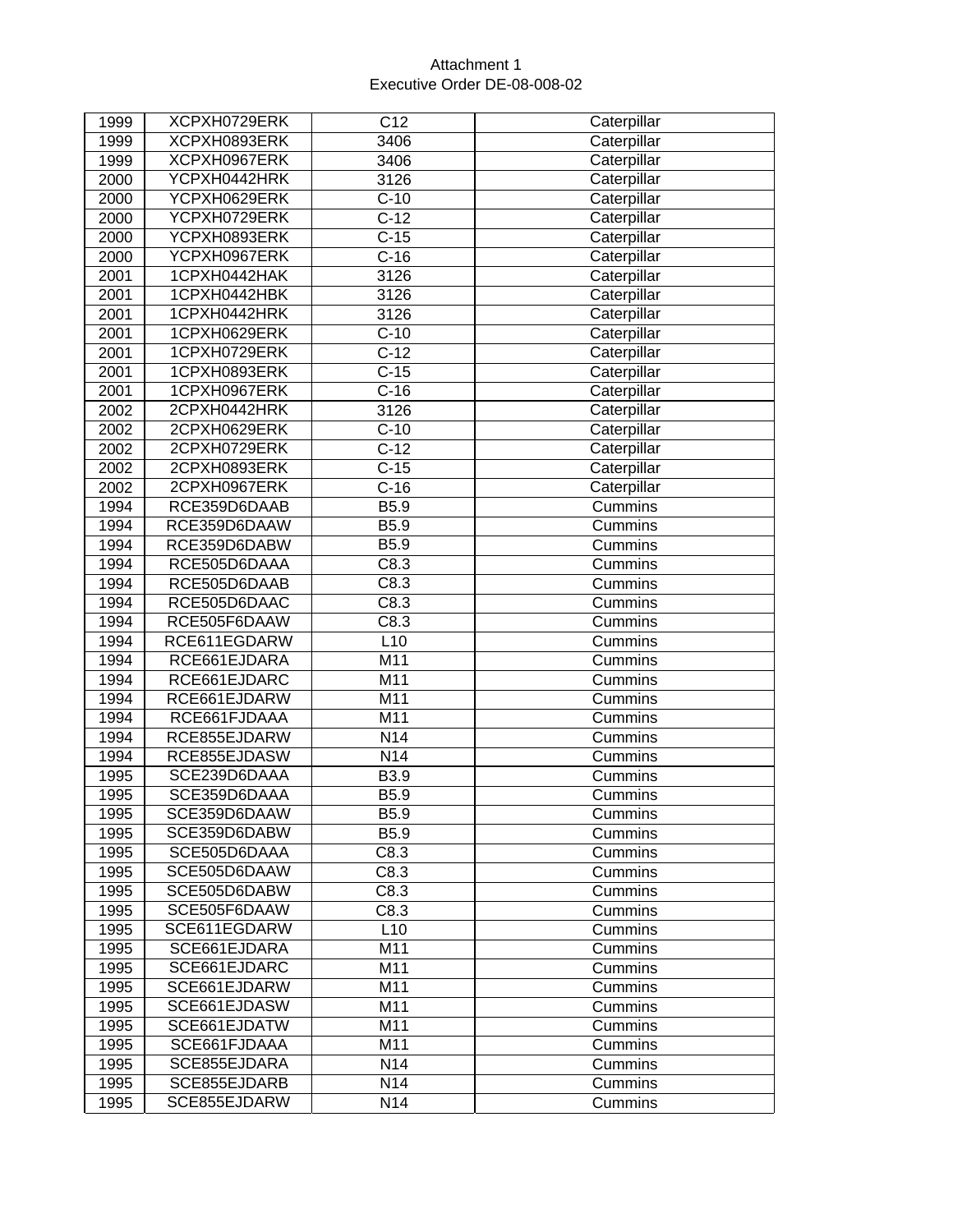| 1995 | SCE855EJDASW                 | N <sub>14</sub>                    | Cummins |
|------|------------------------------|------------------------------------|---------|
| 1995 | SCE855EJDATW                 | N14                                | Cummins |
| 1996 | TCE239D6DAAA                 | B3.9                               | Cummins |
| 1996 | TCE359D6DAAA                 | B5.9                               | Cummins |
| 1996 | TCE359D6DABW                 | B5.9                               | Cummins |
| 1996 | TCE505D6DAAA                 | C8.3                               | Cummins |
| 1996 | TCE505D6DAAW                 | C8.3                               | Cummins |
| 1996 | TCE505D6DABW                 | C8.3                               | Cummins |
| 1996 | TCE661EJDARA                 | M11                                | Cummins |
| 1996 | TCE661EJDARB                 | M11                                | Cummins |
| 1996 | TCE661EJDARC                 | M11                                | Cummins |
| 1996 | TCE661EJDARW                 | M11                                | Cummins |
| 1996 | TCE661EJDASW                 | M11                                | Cummins |
| 1996 | TCE661EJDATW                 | M11                                | Cummins |
| 1996 | TCE661FJDABA                 | M11                                | Cummins |
| 1996 | TCE855EJDARA                 | N14                                | Cummins |
| 1996 | TCE855EJDARB                 | N14                                | Cummins |
| 1996 | TCE855EJDARW                 | N14                                | Cummins |
| 1996 | TCE855EJDASW                 | N14                                | Cummins |
| 1996 | TCE855EJDATW                 | N14                                | Cummins |
| 1997 | VCE239D6DAAA                 | B3.9                               | Cummins |
| 1997 | VCE359D6DAAA                 | B5.9                               | Cummins |
| 1997 | VCE359D6DABW                 | B5.9                               | Cummins |
| 1997 | VCE359DJDARA                 | $\overline{\phantom{a}}$           | Cummins |
| 1997 | VCE505D6DAAA                 | C8.3                               | Cummins |
| 1997 | VCE505D6DAAW                 | C8.3                               | Cummins |
| 1997 | VCE505D6DABW                 | C8.3                               | Cummins |
| 1997 | VCE661EJDARB                 | M11                                | Cummins |
| 1997 | VCE661EJDARC                 | M11                                | Cummins |
| 1997 | VCE661EJDASA                 | M11                                | Cummins |
| 1997 | VCE661EJDATW                 | M11                                | Cummins |
| 1997 | VCE661FJDABA                 | M11                                | Cummins |
| 1997 | VCE855EJDARA                 | N14                                | Cummins |
| 1997 | VCE855EJDARB                 | N14                                | Cummins |
| 1997 | VCE855EJDARC                 | N14                                | Cummins |
| 1997 | VCE855EJDATW                 | N14                                | Cummins |
| 1998 | WCEXH0359BAD                 | $\overline{\text{ISB}}$            | Cummins |
| 1998 | WCEXH0359BAE                 | <b>ISB</b>                         | Cummins |
| 1998 | WCEXH0505CAC                 | <b>ISC</b>                         | Cummins |
| 1998 | WCEXH0505CAD                 | <b>ISC</b>                         | Cummins |
| 1998 | WCEXH0505CAE                 | <b>ISC</b>                         | Cummins |
| 1998 | WCEXH0505CAF                 | <b>ISC</b>                         | Cummins |
| 1998 | WCEXH0661MAA                 | M11                                | Cummins |
| 1998 | WCEXH0661MAB                 | M11                                | Cummins |
| 1998 | WCEXH0661MAC<br>WCEXH0661MAD | M11                                | Cummins |
| 1998 |                              | <b>ISM</b>                         | Cummins |
| 1998 | WCEXH0661MAE                 | <b>ISM</b>                         | Cummins |
| 1998 | WCEXH0855NAA                 | N <sub>14</sub>                    | Cummins |
| 1998 | WCEXH0855NAB                 | N <sub>14</sub><br>N <sub>14</sub> | Cummins |
| 1998 | WCEXH0855NAC<br>WCEXH0912XAA |                                    | Cummins |
| 1998 |                              | Signature<br><b>ISB</b>            | Cummins |
| 1999 | XCEXH0359BAI                 |                                    | Cummins |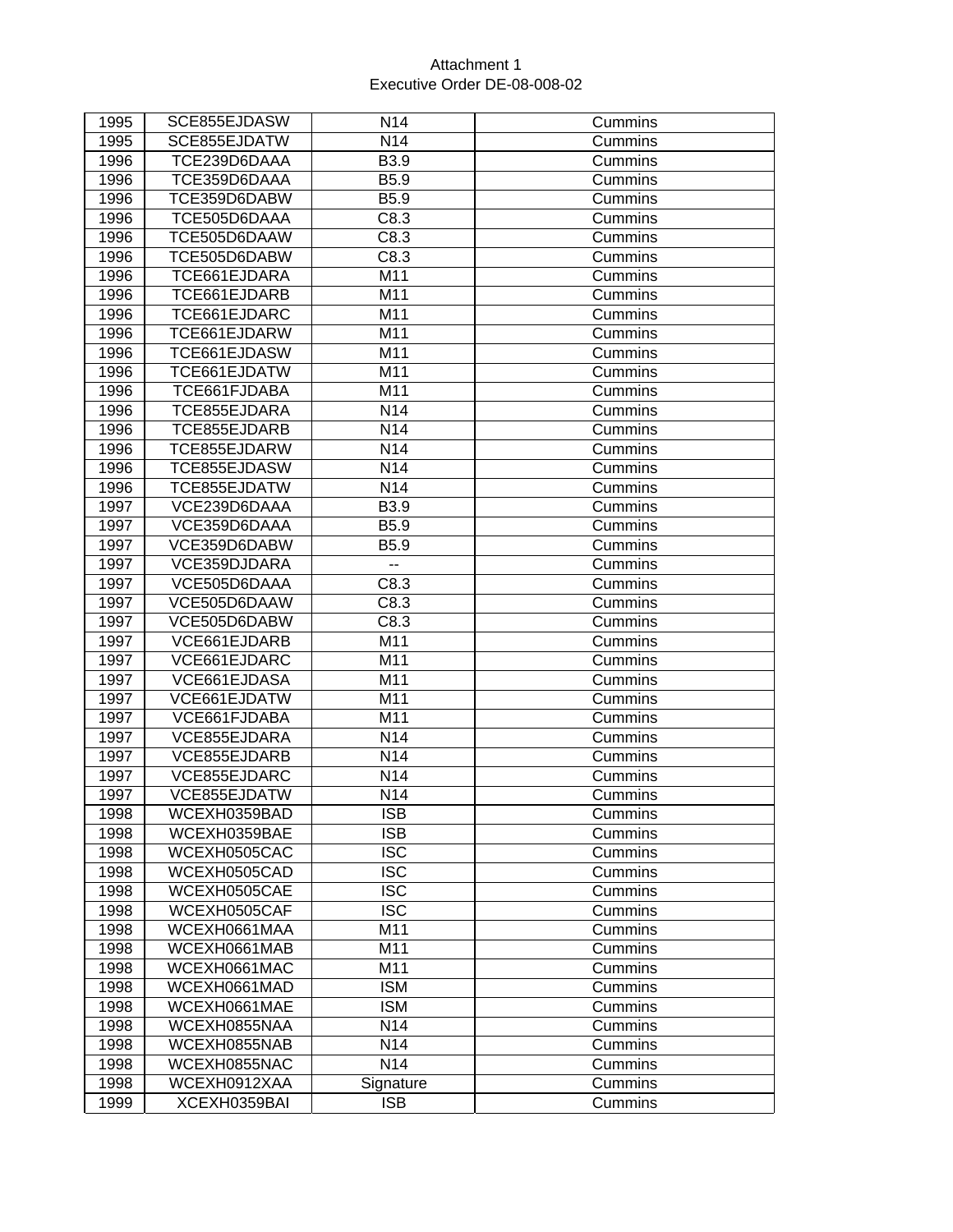| 1999 | XCEXH0359BAJ | <b>ISB</b>              | Cummins |
|------|--------------|-------------------------|---------|
| 1999 | XCEXH0359BAK | <b>ISB</b>              | Cummins |
| 1999 | XCEXH0505CAC | <b>ISC</b>              | Cummins |
| 1999 | XCEXH0505CAD | <b>ISC</b>              | Cummins |
| 1999 | XCEXH0505CAE | <b>ISC</b>              | Cummins |
| 1999 | XCEXH0505CAF | <b>ISC</b>              | Cummins |
| 1999 | XCEXH0661MAC | M11                     | Cummins |
| 1999 | XCEXH0661MAG | <b>ISM</b>              | Cummins |
| 1999 | XCEXH0661MAH | <b>ISM</b>              | Cummins |
| 1999 | XCEXH0661MAI | <b>ISM</b>              | Cummins |
| 1999 | XCEXH0855NAD | N <sub>14</sub>         | Cummins |
| 1999 | XCEXH0855NAE | N14                     | Cummins |
| 1999 | XCEXH0855NAF | N14                     | Cummins |
| 1999 | XCEXH0912XAB | Signature               | Cummins |
| 1999 | XCEXH0912XAD | <b>ISX</b>              | Cummins |
| 2000 | YCEXH0359BAI | <b>ISB</b>              | Cummins |
| 2000 | YCEXH0359BAO | <b>ISB</b>              | Cummins |
| 2000 | YCEXH0359BAP | <b>ISB</b>              | Cummins |
| 2000 | YCEXH0505CAF | <b>ISC</b>              | Cummins |
| 2000 | YCEXH0505CAG | <b>ISC</b>              | Cummins |
| 2000 | YCEXH0505CAH | <b>ISC</b>              | Cummins |
| 2000 | YCEXH0505CAI | <b>ISC</b>              | Cummins |
| 2000 | YCEXH0540LAA | <b>ISL</b>              | Cummins |
| 2000 | YCEXH0661MAG | <b>ISM</b>              | Cummins |
| 2000 | YCEXH0661MAH | <b>ISM</b>              | Cummins |
| 2000 | YCEXH0661MAI | <b>ISM</b>              | Cummins |
| 2000 | YCEXH0855NAD | N <sub>14</sub>         | Cummins |
| 2000 | YCEXH0855NAE | N <sub>14</sub>         | Cummins |
| 2000 | YCEXH0855NAF | N14                     | Cummins |
| 2000 | YCEXH0912XAC | <b>ISX</b>              | Cummins |
| 2000 | YCEXH0912XAD | $\overline{\text{ISX}}$ | Cummins |
| 2000 | YCEXH0912XAE | Signature, ISX          | Cummins |
| 2001 | 1CEXH0239BAD | <b>ISB</b>              | Cummins |
| 2001 | 1CEXH0239BAE | <b>ISB</b>              | Cummins |
| 2001 | 1CEXH0359BAO | <b>ISB</b>              | Cummins |
| 2001 | 1CEXH0359BAU | <b>ISB</b>              | Cummins |
| 2001 | 1CEXH0359BAV | <b>ISB</b>              | Cummins |
| 2001 | 1CEXH0505CAM | <b>ISC</b>              | Cummins |
| 2001 | 1CEXH0505CAN | <b>ISC</b>              | Cummins |
| 2001 | 1CEXH0505CAO | <b>ISC</b>              | Cummins |
| 2001 | 1CEXH0505CAP | <b>ISC</b>              | Cummins |
| 2001 | 1CEXH0540LAA | <b>ISL</b>              | Cummins |
| 2001 | 1CEXH0540LAB | <b>ISL</b>              | Cummins |
| 2001 | 1CEXH0540LAC | <b>ISL</b>              | Cummins |
| 2001 | 1CEXH0661MAP | <b>ISM</b>              | Cummins |
| 2001 | 1CEXH0661MAQ | <b>ISM</b>              | Cummins |
| 2001 | 1CEXH0661MAR | <b>ISM</b>              | Cummins |
| 2001 | 1CEXH0855NAD | N14                     | Cummins |
| 2001 | 1CEXH0855NAE | N14                     | Cummins |
| 2001 | 1CEXH0855NAF | N14                     | Cummins |
| 2001 | 1CEXH0912XAC | <b>ISX</b>              | Cummins |
| 2001 | 1CEXH0912XAD | <b>ISX</b>              | Cummins |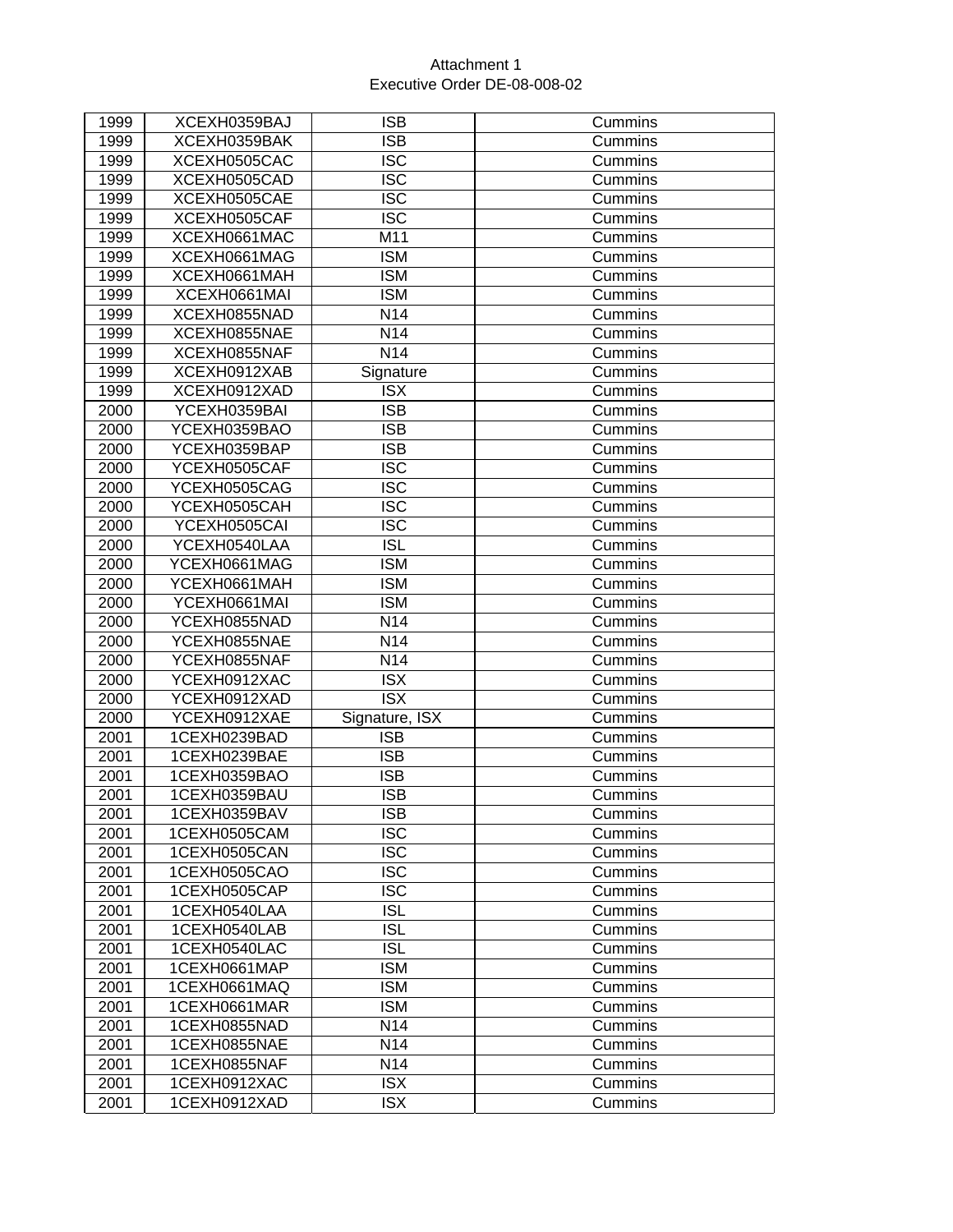| 2001 | 1CEXH0912XAE | Signature, ISX          | Cummins                           |
|------|--------------|-------------------------|-----------------------------------|
| 2002 | 2CEXH0239BAD | <b>ISB</b>              | Cummins                           |
| 2002 | 2CEXH0239BAE | <b>ISB</b>              | Cummins                           |
| 2002 | 2CEXH0359BAB | <b>ISB</b>              | Cummins                           |
| 2002 | 2CEXH0359BAO | <b>ISB</b>              | Cummins                           |
| 2002 | 2CEXH0505CAM | <b>ISC</b>              | Cummins                           |
| 2002 | 2CEXH0505CAN | $\overline{\text{ISC}}$ | Cummins                           |
| 2002 | 2CEXH0505CAQ | <b>ISC</b>              | Cummins                           |
| 2002 | 2CEXH0540LAB | <b>ISL</b>              | Cummins                           |
| 2002 | 2CEXH0540LAC | $\overline{ISL}$        | Cummins                           |
| 2002 | 2CEXH0661MAP | <b>ISM</b>              | Cummins                           |
| 2002 | 2CEXH0661MAS | <b>ISM</b>              | Cummins                           |
| 2002 | 2CEXH0855NAA | N14                     | Cummins                           |
| 2002 | 2CEXH0912XAF | <b>ISX</b>              | Cummins                           |
| 2003 | 3CEXH0239BAD | $\overline{\text{ISB}}$ | Cummins                           |
| 2003 | 3CEXH0505CAN | <b>ISC</b>              | Cummins                           |
| 2003 | 3CEXH0505CAQ | $\overline{\text{ISC}}$ | Cummins                           |
| 2003 | 3CEXH0540LAC | <b>ISL</b>              | Cummins                           |
| 2004 | 4CEXH0505CAS | $\overline{\text{ISC}}$ | Cummins                           |
| 2004 | 4CEXH0540LAE | <b>ISL</b>              | Cummins                           |
| 1994 | RDD11.EJDARA | Series 60               | <b>Detroit Diesel Corporation</b> |
| 1994 | RDD12.EJDARA | Series 60               | <b>Detroit Diesel Corporation</b> |
| 1994 | RDD8.5EJDARA | Series 50               | <b>Detroit Diesel Corporation</b> |
| 1994 | RDD8.5EJDARW | Series 50               | <b>Detroit Diesel Corporation</b> |
| 1994 | RDD8.5FJDABA | Series 50               | <b>Detroit Diesel Corporation</b> |
| 1995 | SDD11.EJDARA | Series 60               | <b>Detroit Diesel Corporation</b> |
| 1995 | SDD12.EJDARA | Series 60               | <b>Detroit Diesel Corporation</b> |
| 1995 | SDD8.5EJDABA | Series 50               | <b>Detroit Diesel Corporation</b> |
| 1995 | SDD8.5EJDARA | Series 50               | <b>Detroit Diesel Corporation</b> |
| 1995 | SDD8.5EJDARW | Series 50               | <b>Detroit Diesel Corporation</b> |
| 1996 | TDD11.EJDARA | Series 60               | <b>Detroit Diesel Corporation</b> |
| 1996 | TDD12.EJDARA | Series 60               | <b>Detroit Diesel Corporation</b> |
| 1996 | TDD12.EJDATW | Series 55               | <b>Detroit Diesel Corporation</b> |
| 1996 | TDD8.5EJDARA | Series 50               | Detroit Diesel Corporation        |
| 1996 | TDD8.5EJDARW | Series 50               | <b>Detroit Diesel Corporation</b> |
| 1996 | TDD8.5FJDABA | Series 50               | <b>Detroit Diesel Corporation</b> |
| 1997 | VDD11.EJDARA | Series <sub>60</sub>    | <b>Detroit Diesel Corporation</b> |
| 1997 | VDD12.EJDARA | Series 60               | <b>Detroit Diesel Corporation</b> |
| 1997 | VDD12.EJDATA | Series 55               | <b>Detroit Diesel Corporation</b> |
| 1997 | VDD3.8C8DABA | Series VM 638           | <b>Detroit Diesel Corporation</b> |
| 1997 | VDD8.5EJDARA | Series 50               | <b>Detroit Diesel Corporation</b> |
| 1997 | VDD8.5FJDABA | Series 50               | <b>Detroit Diesel Corporation</b> |
| 1998 | WDDXH11.1EHD | Series 60               | <b>Detroit Diesel Corporation</b> |
| 1998 | WDDXH12.7EGD | Series 60               | <b>Detroit Diesel Corporation</b> |
| 1998 | WDDXH08.5EJD | Series 50               | <b>Detroit Diesel Corporation</b> |
| 1998 | WDDXH08.5FJC | Series 50               | <b>Detroit Diesel Corporation</b> |
| 1998 | WDDXH03.8C1C | Turbotronic 638         | <b>Detroit Diesel Corporation</b> |
| 1999 | XDDXH11.1EHL | Series 60               | <b>Detroit Diesel Corporation</b> |
| 1999 | XDDXH12.7EGL | Series 60               | <b>Detroit Diesel Corporation</b> |
| 1999 | XDDXH14.0ELL | Series 60               | <b>Detroit Diesel Corporation</b> |
| 1999 | XDDXH08.5EJL | Series 50               | <b>Detroit Diesel Corporation</b> |
| 1999 | XDDXH08.5FJN | Series 50               | <b>Detroit Diesel Corporation</b> |
|      |              |                         |                                   |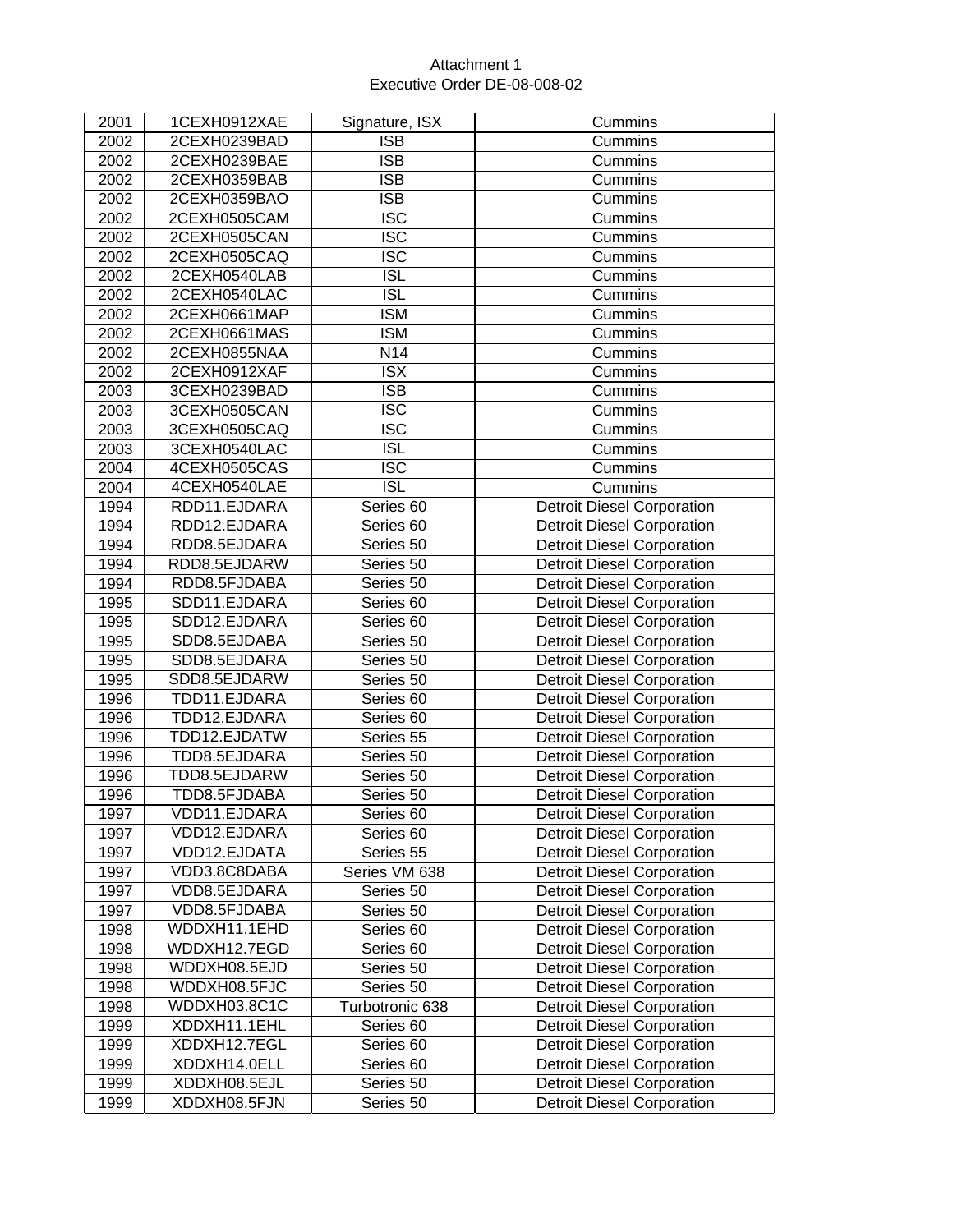| 1999 | XDDXH03.8C1N | $\overline{\phantom{a}}$ | <b>Detroit Diesel Corporation</b> |
|------|--------------|--------------------------|-----------------------------------|
| 2000 | YDDXH12.7EGL | Series 60                | <b>Detroit Diesel Corporation</b> |
| 2000 | YDDXH14.0ELL | Series <sub>60</sub>     | <b>Detroit Diesel Corporation</b> |
| 2000 | YDDXH08.5EJB | Series 50                | <b>Detroit Diesel Corporation</b> |
| 2000 | YDDXH08.5EJL | Series 50                | <b>Detroit Diesel Corporation</b> |
| 2000 | YDDXH08.5FJN | Series 50                | <b>Detroit Diesel Corporation</b> |
| 2000 | YDDXH03.8C1N | Turbotronic 638          | <b>Detroit Diesel Corporation</b> |
| 2001 | 1DDXH12.7EGL | Series <sub>60</sub>     | <b>Detroit Diesel Corporation</b> |
| 2001 | 1DDXH14.0ELL | Series 60                | <b>Detroit Diesel Corporation</b> |
| 2001 | 1DDXH08.5EJB | Series 50                | <b>Detroit Diesel Corporation</b> |
| 2001 | 1DDXH08.5EJL | Series 50                | Detroit Diesel Corporation        |
| 2002 | 2DDXH12.7EGL | Series 60                | <b>Detroit Diesel Corporation</b> |
| 2002 | 2DDXH14.0ELL | Series 60                | <b>Detroit Diesel Corporation</b> |
| 2002 | 2DDXH12.7FGN | Series 60                | <b>Detroit Diesel Corporation</b> |
| 2002 | 2DDXH08.5EJL | Series 50                | <b>Detroit Diesel Corporation</b> |
| 1994 | RGM6.5C6DAAC |                          | <b>General Motors</b>             |
| 1996 | TGM6.5C6DABA |                          | <b>General Motors</b>             |
| 1996 | TGM6.5C6DABW |                          | <b>General Motors</b>             |
| 1997 | VGM6.5C6DABA |                          | <b>General Motors</b>             |
| 1997 | VGM6.5C6DARW |                          | <b>General Motors</b>             |
| 1998 | WGMXH06.5522 |                          | <b>General Motors</b>             |
| 1998 | WGMXH06.5523 |                          | <b>General Motors</b>             |
| 1999 | XGMXH06.5523 |                          | <b>General Motors</b>             |
| 1999 | XGMXH06.5526 |                          | <b>General Motors</b>             |
| 2002 | 2GMXH06.5521 |                          | <b>General Motors</b>             |
| 1994 | RHM3.8C7DARW |                          | Hino                              |
| 1994 | RHM6.5D7DARW |                          | Hino                              |
| 1995 | SHM3.8C7DARW |                          | Hino                              |
| 1995 | SHM6.5D7DARW |                          | Hino                              |
| 1996 | THM3.8C7DARW |                          | Hino                              |
| 1996 | THM6.5D7DARW |                          | Hino                              |
| 1997 | VHM8.0DHDARA |                          | Hino                              |
| 1998 | WHMXH08.0JTR |                          | Hino                              |
| 1999 | XHMXH08.0JTR |                          | Hino                              |
| 2000 | YHMXH05.3JTD |                          | Hino                              |
| 2000 | YHMXH08.0JTP |                          | Hino                              |
| 2000 | YHMXH08.0JTR |                          | Hino                              |
| 2001 | 1HMXH05.3JTD |                          | Hino                              |
| 2001 | 1HMXH08.0JTP |                          | Hino                              |
| 2001 | 1HMXH08.0JTR |                          | Hino                              |
| 2002 | 2HMXH08.0JTP |                          | Hino                              |
| 2002 | 2HMXH08.0JTR |                          | Hino                              |
| 1994 | RSZ3.9C6DARW |                          | Isuzu                             |
| 1995 | SSZ3.9C6DARW |                          | Isuzu                             |
| 1995 | SSZ7.1D6DAAA |                          | Isuzu                             |
| 1996 | TSZ3.9C6DARW |                          | Isuzu                             |
| 1996 | TSZ7.1D6DAAA |                          | Isuzu                             |
| 1997 | VSZ3.9C6DARA |                          | <b>Isuzu</b>                      |
| 1997 | VSZ7.1D6DAAA |                          | Isuzu                             |
| 1997 | VSZ7.1D6DAAW |                          | Isuzu                             |
| 1998 | WSZXH07.84RA |                          | Isuzu                             |
| 1999 | XSZXH07.84RA |                          | Isuzu                             |
|      |              |                          |                                   |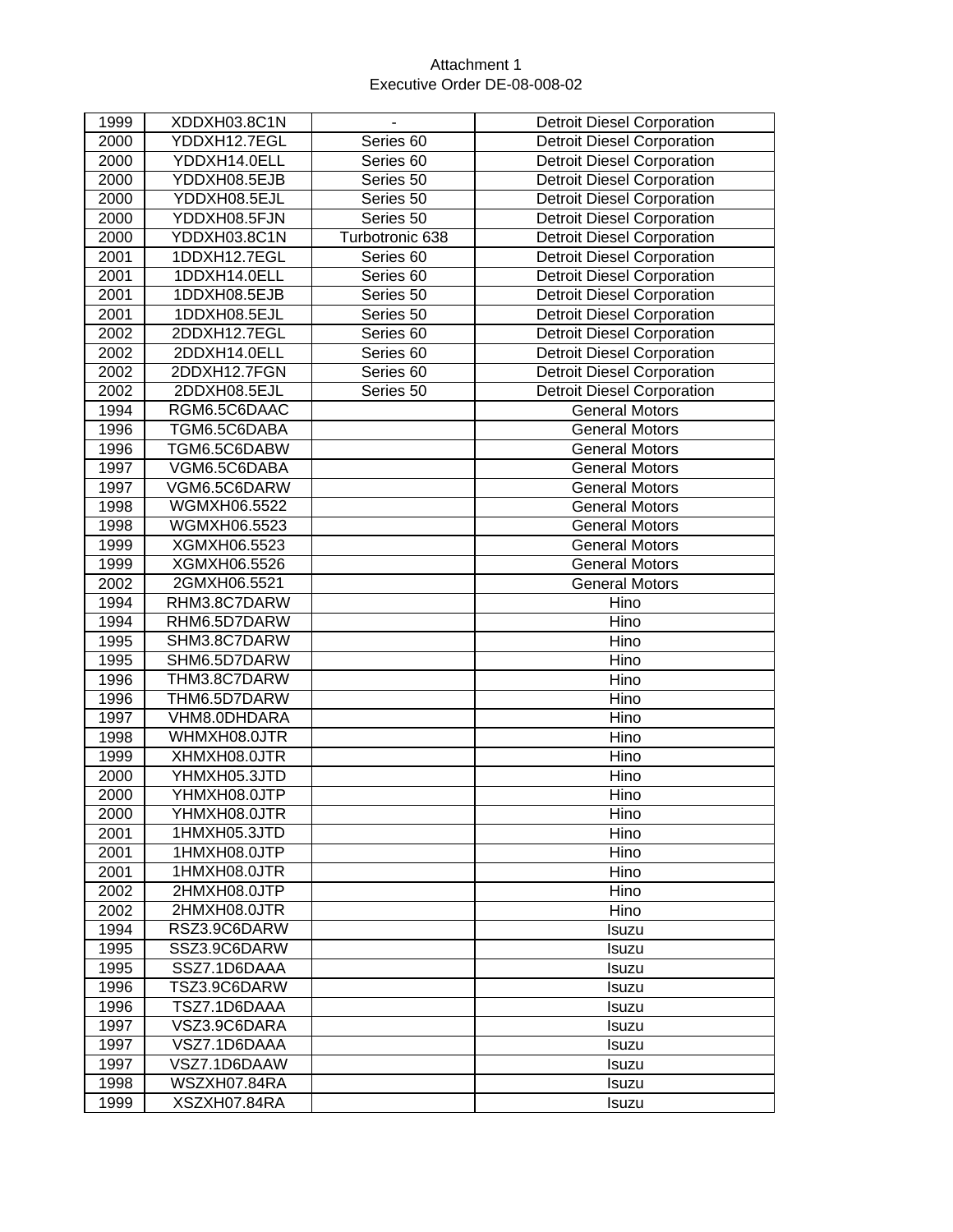| 2000 | YSZXH07.84RA        |                | Isuzu                               |
|------|---------------------|----------------|-------------------------------------|
| 2002 | 2SZXH06.64RA        |                | Isuzu                               |
| 2002 | 2SZXH07.84RA        |                | Isuzu                               |
| 2003 | 3SZXH06.64RA        |                | Isuzu                               |
| 2003 | 3SZXH07.84AA        |                | Isuzu                               |
| 2003 | 3SZXH07.84RA        |                | Isuzu                               |
| 1994 | RMK728EGDARA        | <b>E7, EM7</b> | Mack                                |
| 1994 | RMK728EJDARA        | E7, EM7        | Mack                                |
| 1995 | SMK728EGDARA        | E7, EM7        | Mack                                |
| 1995 | SMK728EJDARA        | E7             | Mack                                |
| 1996 | TMK728EGDARA        | <b>E7, EM7</b> | Mack                                |
| 1996 | TMK728EJDARA        | E7             | Mack                                |
| 1997 | VMK728EGDARA        | <b>E7, EM7</b> | Mack                                |
| 1997 | VMK728EJDARA        | E7, EM7        | Mack                                |
| 1997 | VMK728EJDAYW        | <b>E7, EM7</b> | Mack                                |
| 1998 | <b>WMKXH11.9E51</b> | E7             | Mack                                |
| 1998 | <b>WMKXH11.9E52</b> | E7             | Mack                                |
| 1998 | <b>WMKXH11.9E53</b> | EM7            | Mack                                |
| 1999 | XMKXH11.9E54        | E7             | Mack                                |
| 2000 | YMKXH11.9H56        | <b>E7, EM7</b> | Mack                                |
| 2000 | YMKXH11.9V57        | <b>E7, EM7</b> | Mack                                |
| 2001 | 1MKXH11.9H56        | E7, EM7        | Mack                                |
| 2001 | 1MKXH11.9H59        | E7             | Mack                                |
| 2001 | 1MKXH11.9V57        | E7, EM7        | Mack                                |
| 2001 | 1MKXH11.9V60        | E7             | Mack                                |
| 2001 | 1MKXH11.9V61        | EM7            | Mack                                |
| 2002 | 2MKXH11.9H59        | E7             | Mack                                |
| 2002 | 2MKXH11.9H63        | E7             | Mack                                |
| 2002 | 2MKXH11.9V60        | E7             | Mack                                |
| 2002 | 2MKXH11.9V61        | EM7            | Mack                                |
| 1994 | RMB6.0D6DAAA        |                | Mercedes Benz (or Daimler Chrysler) |
| 1994 | RMB6.0D6DARA        |                | Mercedes Benz (or Daimler Chrysler) |
| 1995 | SMB6.0D6DAAA        |                | Mercedes Benz (or Daimler Chrysler) |
| 1995 | SMB6.0D6DARA        |                | Mercedes Benz (or Daimler Chrysler) |
| 1997 | VMBXH4.25DJA        |                | Mercedes Benz (or Daimler Chrysler) |
| 1998 | WMBXH4.25DJA        |                | Mercedes Benz (or Daimler Chrysler) |
| 1999 | XMBXH4.25DJA        |                | Mercedes Benz (or Daimler Chrysler) |
| 1999 | XMBXH6.37DJA        |                | Mercedes Benz (or Daimler Chrysler) |
| 2000 | YMBXH4.25DJA        |                | Mercedes Benz (or Daimler Chrysler) |
| 2000 | YMBXH6.37DJA        |                | Mercedes Benz (or Daimler Chrysler) |
| 2001 | 1MBXH12.0DJA        |                | Mercedes Benz (or Daimler Chrysler) |
| 2001 | 1MBXH12.8DJA        |                | Mercedes Benz (or Daimler Chrysler) |
| 2001 | 1MBXH4.25DJA        |                | Mercedes Benz (or Daimler Chrysler) |
| 2001 | 1MBXH6.37DJA        |                | Mercedes Benz (or Daimler Chrysler) |
| 2001 | 1MBXH6.37DJC        |                | Mercedes Benz (or Daimler Chrysler) |
| 2002 | 2MBXH12.0DJA        |                | Mercedes Benz (or Daimler Chrysler) |
| 2002 | 2MBXH12.8DJA        |                | Mercedes Benz (or Daimler Chrysler) |
| 2002 | 2MBXH15.9DJB        |                | Mercedes Benz (or Daimler Chrysler) |
| 2002 | 2MBXH4.25DJA        |                | Mercedes Benz (or Daimler Chrysler) |
| 2002 | 2MBXH6.37DJA        |                | Mercedes Benz (or Daimler Chrysler) |
| 2002 | 2MBXH6.37DJC        |                | Mercedes Benz (or Daimler Chrysler) |
| 2003 | 3MBXH12.0DJA        |                | Mercedes Benz (or Daimler Chrysler) |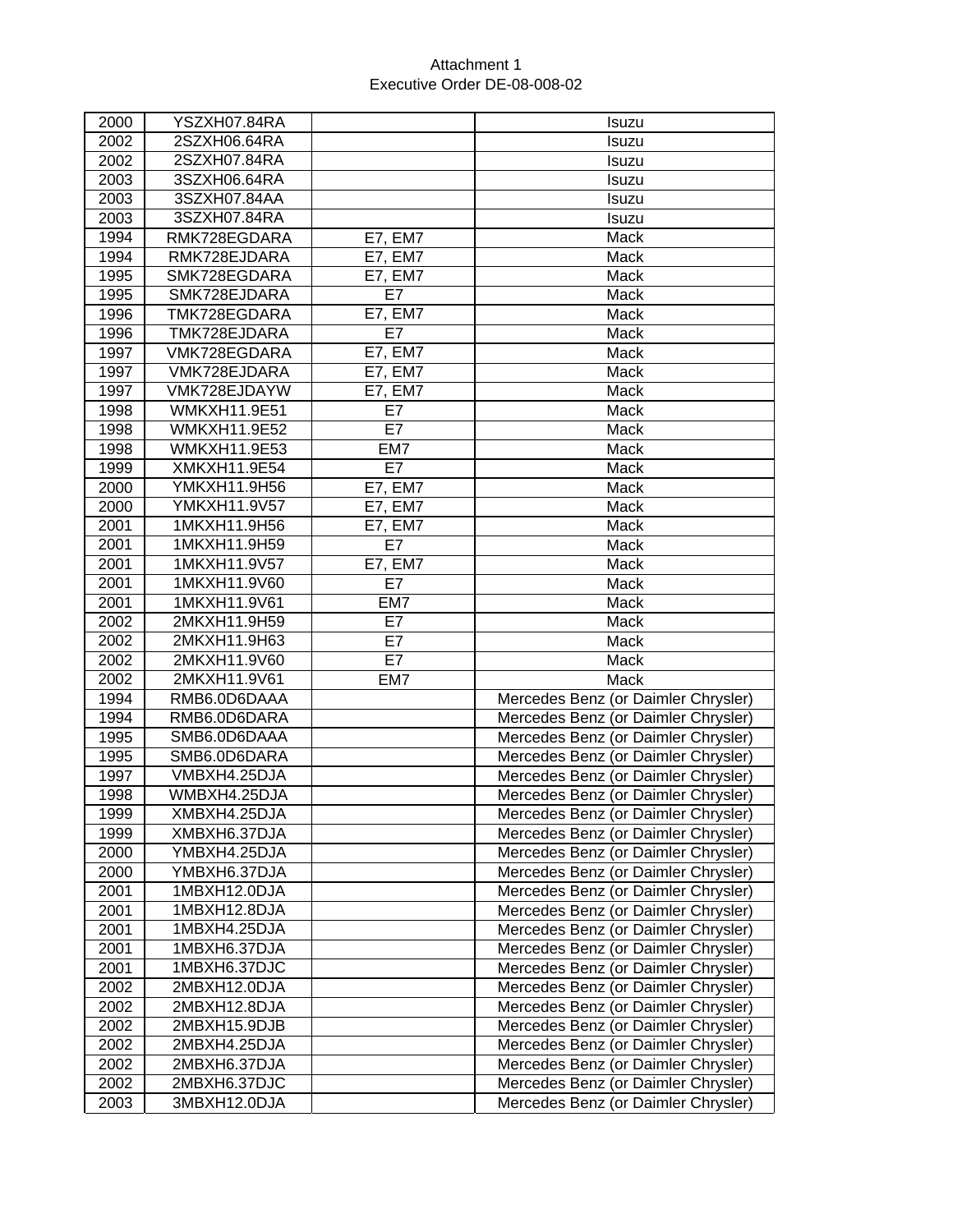| 2003            | 3MBXH12.8DJA                 |                                      | Mercedes Benz (or Daimler Chrysler)                  |
|-----------------|------------------------------|--------------------------------------|------------------------------------------------------|
| 2003            | 3MBXH15.9DJB                 |                                      | Mercedes Benz (or Daimler Chrysler)                  |
| 2003            | 3MBXH4.25DJA                 |                                      | Mercedes Benz (or Daimler Chrysler)                  |
| 2003            | 3MBXH6.37DJA                 |                                      | Mercedes Benz (or Daimler Chrysler)                  |
| 2003            | 3MBXH6.37DJC                 |                                      | Mercedes Benz (or Daimler Chrysler)                  |
| 1994            | RMT238B7DAAA                 |                                      | Mitsubishi                                           |
| 1995            | SMT460D7DAAA                 |                                      | Mitsubishi                                           |
| 1996            | TMT238C7DBAA                 |                                      | Mitsubishi                                           |
| 1996            | TMT358D7DBAA                 |                                      | Mitsubishi                                           |
| 1996            | TMT460D7DBAA                 |                                      | Mitsubishi                                           |
| 1997            | VMT238C7DBAA                 |                                      | Mitsubishi                                           |
| 1997            | VMT358D7DBAA                 |                                      | Mitsubishi                                           |
| 1997            | VMT460D7DBAA                 |                                      | Mitsubishi                                           |
| 1999            | XMTXH03.9D4A                 |                                      | Mitsubishi                                           |
| 1999            | XMTXH05.8D6A                 |                                      | Mitsubishi                                           |
| 1999            | XMTXH07.5D6A                 |                                      | Mitsubishi                                           |
| 2000            | YMTXH03.9D4A                 |                                      | Mitsubishi                                           |
| 2000            | YMTXH05.8D6A                 |                                      | Mitsubishi                                           |
| 2000            | YMTXH07.5D6A                 |                                      | Mitsubishi                                           |
| 2001            | 1MTXH03.9D4A                 |                                      | Mitsubishi                                           |
| 2001            | 1MTXH04.8M5A                 |                                      | Mitsubishi                                           |
| 2001            | 1MTXH05.8D6A                 |                                      | Mitsubishi                                           |
| 2001            | 1MTXH07.5D6A                 |                                      | Mitsubishi                                           |
| 2002            | 2MTXH03.9D4A                 |                                      | Mitsubishi                                           |
| 2002            | 2MTXH04.8M5A                 |                                      | Mitsubishi                                           |
| 2002            | 2MTXH05.8D6A                 |                                      | Mitsubishi                                           |
| 2002            | 2MTXH07.5D6A                 |                                      | Mitsubishi                                           |
| $\frac{200}{3}$ | 3MTXH03.9D4A                 |                                      | Mitsubishi                                           |
| 2003            | 3MTXH04.8M5A                 |                                      | Mitsubishi                                           |
| 2003            | 3MTXH05.8D6A                 |                                      | Mitsubishi                                           |
| 2003            | 3MTXH07.5D6A                 |                                      | Mitsubishi                                           |
| 1994            | RNV408D6DAAW                 | --                                   | Navistar (International)                             |
| 1994            | RNV444C8DABA                 | $\overline{\phantom{a}}$             | Navistar (International)                             |
| 1994            | RNV466D6D0TW                 | --                                   | Navistar (International)                             |
| 1994            | RNV466D6DAAA                 | --                                   | Navistar (International)                             |
| 1994            | RNV466D6DABA                 | --                                   | Navistar (International)                             |
|                 | RNV466D6DARW                 |                                      |                                                      |
| 1994<br>1994    |                              | DT 466HT, DT 466<br>DT 466HT, DT 466 | Navistar (International)                             |
| 1994            | RNV466D6DASW                 |                                      | Navistar (International)<br>Navistar (International) |
| 1994            | RNV530D6DAAA<br>RNV7.3C8DAAA | ۰.                                   | Navistar (International)                             |
|                 | SNV444C8DOAA                 | --                                   |                                                      |
| 1995            |                              | ۰.                                   | Navistar (International)                             |
| 1995            | SNV444C8DORA                 | --                                   | Navistar (International)                             |
| 1995            | SNV444C8DOSA                 | $-$                                  | Navistar (International)                             |
| 1995            | SNV466D6DARA                 | DT 466HT, DT 466                     | Navistar (International)                             |
| 1995            | SNV466D6DASA                 | DT 466                               | Navistar (International)                             |
| 1995            | SNV466D6DATA                 | --                                   | Navistar (International)                             |
| 1995            | SNV466D8DARB                 | DT 466HT, DT 466                     | Navistar (International)                             |
| 1995            | SNV466D8DASB                 | DT 466                               | Navistar (International)                             |
| 1995            | SNV466D8DATB                 |                                      | Navistar (International)                             |
| 1995            | SNV530D6DARA                 | ۰.                                   | Navistar (International)                             |
| 1995            | SNV530E6DASA                 | --                                   | Navistar (International)                             |
| 1995            | SNV530F6DATA                 | 530 Bus                              | Navistar (International)                             |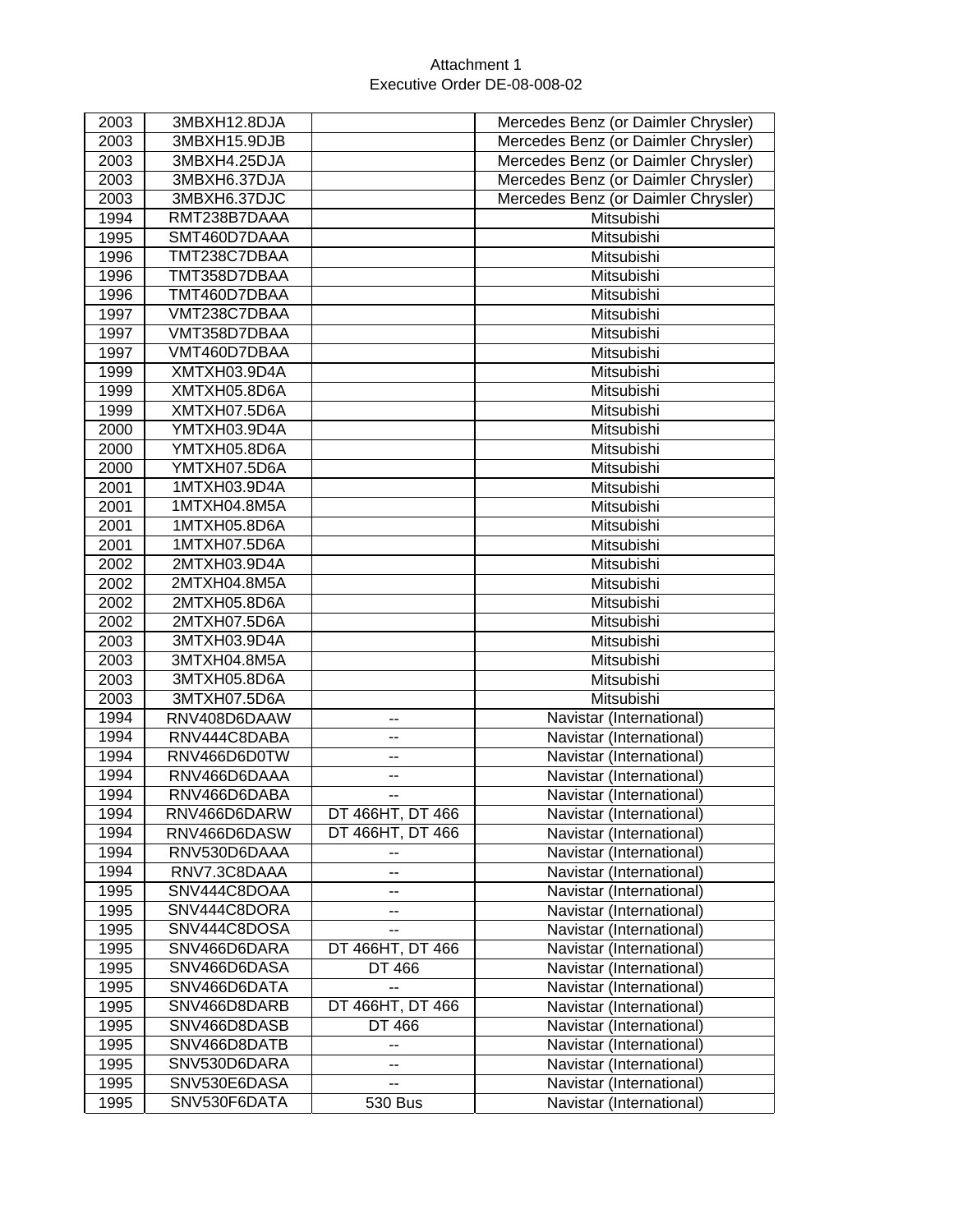| TNV444C8DOSA<br>1996<br>Navistar (International)<br>--<br>1996<br>TNV466D6DATB<br>Navistar (International)<br>--<br>1996<br>DT 466, DT 466HT<br>TNV466D8DARB<br>Navistar (International)<br>1996<br>TNV466D8DATB<br>Navistar (International)<br>--<br>1996<br>TNV530D6DARA<br>Navistar (International)<br>۰.<br>1996<br>TNV530D8DARA<br>Navistar (International)<br>$\overline{a}$<br>1996<br>TNV530E6DASA<br>Navistar (International)<br>۰.<br>1996<br>TNV530E8DASA<br>Navistar (International)<br>--<br>1996<br>TNV7.3C8DAAA<br>Navistar (International)<br>--<br>1997<br>T444E<br>VNV444C8DARW<br>Navistar (International)<br>1997<br>VNV444C8DASW<br><b>T444E HT</b><br>Navistar (International)<br>DT 466HT, DT 466<br>1997<br>VNV466D6DARA<br>Navistar (International)<br>VNV466D8DARW<br>1997<br>DT 466E, DT 466 HT<br>Navistar (International)<br>1997<br>VNV466D8DASA<br>Navistar (International)<br>$\overline{\phantom{a}}$<br>1997<br>VNV530D6DARA<br>530 MGD<br>Navistar (International)<br>1997<br>VNV530D8DARA<br>530E<br>Navistar (International)<br>530 HVY<br>1997<br>VNV530E6DASA<br>Navistar (International)<br>1997<br>VNV530E8DASA<br>530E<br>Navistar (International)<br>1997<br>VNV7.3C8DAAA<br>Navistar (International)<br>--<br>1997<br>VNV7.3C8DAAW<br>Navistar (International)<br>۰.<br>1998<br>WNVXH0444CCB<br>T 444E<br>Navistar (International)<br>1998<br>WNVXH0444CCD<br>T 444E<br>Navistar (International)<br>1998<br>WNVXH0466CCB<br><b>DT 466E</b><br>Navistar (International)<br>1998<br>WNVXH0466CCD<br><b>DT 466E</b><br>Navistar (International)<br>530E<br>1998<br>WNVXH0530CCB<br>Navistar (International)<br>1998<br>WNVXH0530CCD<br>530E<br>Navistar (International)<br>1999<br>T 444E<br>XNVXH0444ANA<br>Navistar (International)<br>1999<br>XNVXH0444ANB<br>T 444E<br>Navistar (International)<br>1999<br>XNVXH0466ANA<br><b>DT 466E</b><br>Navistar (International)<br><b>DT 466E</b><br>1999<br>XNVXH0466ANB<br>Navistar (International)<br>1999<br>XNVXH0530ACT<br>530E<br>Navistar (International)<br>1999<br>530E<br>XNVXH0530ANA<br>Navistar (International)<br>1999<br>XNVXH0530ANB<br>530E<br>Navistar (International)<br>7.3 DIT<br>1999<br>XNVXH07.3ACA<br>Navistar (International)<br>1999<br>XNVXH07.3ANE<br>7.3 DIT<br>Navistar (International)<br>2000<br>YNVXH0444ACT<br>T 444E<br>Navistar (International)<br>444 P<br>2000<br>Navistar (International)<br>YNVXH0444ANA<br>2000<br>YNVXH0444ANB<br>T 444E<br>Navistar (International)<br>T 444E<br>2000<br>Navistar (International)<br>YNVXH0444ANC<br>2000<br>DT 466E, DT 466E HT<br>Navistar (International)<br>YNVXH0466ANA<br>2000<br>YNVXH0466ANB<br>DT 466E, DT 466E HT<br>Navistar (International)<br>2000<br>YNVXH0530ACT<br>530E<br>Navistar (International)<br>2000<br><b>DT 530E</b><br>YNVXH0530ANA<br>Navistar (International)<br>DT 530E, DT 530E HT<br>2000<br>YNVXH0530ANB<br>Navistar (International)<br>2000<br>YNVXH07.3ANA<br>7.3 DIT<br>Navistar (International)<br>444 P<br>2001<br>1NVXH0444ANA<br>Navistar (International)<br>T 444E<br>2001<br>1NVXH0444ANB<br>Navistar (International)<br>2001<br>T 444E<br>Navistar (International)<br>1NVXH0444ANC<br>2001<br>DT 466, DT 466 HT<br>Navistar (International)<br>1NVXH0466ANA<br>2001<br>1NVXH0466ANB<br>DT 466, DT 466 HT<br>Navistar (International)<br>2001<br>1NVXH0530ACT<br>DT 530<br>Navistar (International) | 1996 | TNV444C8DORA | -- | Navistar (International) |
|--------------------------------------------------------------------------------------------------------------------------------------------------------------------------------------------------------------------------------------------------------------------------------------------------------------------------------------------------------------------------------------------------------------------------------------------------------------------------------------------------------------------------------------------------------------------------------------------------------------------------------------------------------------------------------------------------------------------------------------------------------------------------------------------------------------------------------------------------------------------------------------------------------------------------------------------------------------------------------------------------------------------------------------------------------------------------------------------------------------------------------------------------------------------------------------------------------------------------------------------------------------------------------------------------------------------------------------------------------------------------------------------------------------------------------------------------------------------------------------------------------------------------------------------------------------------------------------------------------------------------------------------------------------------------------------------------------------------------------------------------------------------------------------------------------------------------------------------------------------------------------------------------------------------------------------------------------------------------------------------------------------------------------------------------------------------------------------------------------------------------------------------------------------------------------------------------------------------------------------------------------------------------------------------------------------------------------------------------------------------------------------------------------------------------------------------------------------------------------------------------------------------------------------------------------------------------------------------------------------------------------------------------------------------------------------------------------------------------------------------------------------------------------------------------------------------------------------------------------------------------------------------------------------------------------------------------------------------------------------------------------------------------------------------------------------------------------------------------------------------------------------------------------------------------------------------------------------------------------------------------------------------------------------------------------------------------------------------------------------------------------------------------------------|------|--------------|----|--------------------------|
|                                                                                                                                                                                                                                                                                                                                                                                                                                                                                                                                                                                                                                                                                                                                                                                                                                                                                                                                                                                                                                                                                                                                                                                                                                                                                                                                                                                                                                                                                                                                                                                                                                                                                                                                                                                                                                                                                                                                                                                                                                                                                                                                                                                                                                                                                                                                                                                                                                                                                                                                                                                                                                                                                                                                                                                                                                                                                                                                                                                                                                                                                                                                                                                                                                                                                                                                                                                                              |      |              |    |                          |
|                                                                                                                                                                                                                                                                                                                                                                                                                                                                                                                                                                                                                                                                                                                                                                                                                                                                                                                                                                                                                                                                                                                                                                                                                                                                                                                                                                                                                                                                                                                                                                                                                                                                                                                                                                                                                                                                                                                                                                                                                                                                                                                                                                                                                                                                                                                                                                                                                                                                                                                                                                                                                                                                                                                                                                                                                                                                                                                                                                                                                                                                                                                                                                                                                                                                                                                                                                                                              |      |              |    |                          |
|                                                                                                                                                                                                                                                                                                                                                                                                                                                                                                                                                                                                                                                                                                                                                                                                                                                                                                                                                                                                                                                                                                                                                                                                                                                                                                                                                                                                                                                                                                                                                                                                                                                                                                                                                                                                                                                                                                                                                                                                                                                                                                                                                                                                                                                                                                                                                                                                                                                                                                                                                                                                                                                                                                                                                                                                                                                                                                                                                                                                                                                                                                                                                                                                                                                                                                                                                                                                              |      |              |    |                          |
|                                                                                                                                                                                                                                                                                                                                                                                                                                                                                                                                                                                                                                                                                                                                                                                                                                                                                                                                                                                                                                                                                                                                                                                                                                                                                                                                                                                                                                                                                                                                                                                                                                                                                                                                                                                                                                                                                                                                                                                                                                                                                                                                                                                                                                                                                                                                                                                                                                                                                                                                                                                                                                                                                                                                                                                                                                                                                                                                                                                                                                                                                                                                                                                                                                                                                                                                                                                                              |      |              |    |                          |
|                                                                                                                                                                                                                                                                                                                                                                                                                                                                                                                                                                                                                                                                                                                                                                                                                                                                                                                                                                                                                                                                                                                                                                                                                                                                                                                                                                                                                                                                                                                                                                                                                                                                                                                                                                                                                                                                                                                                                                                                                                                                                                                                                                                                                                                                                                                                                                                                                                                                                                                                                                                                                                                                                                                                                                                                                                                                                                                                                                                                                                                                                                                                                                                                                                                                                                                                                                                                              |      |              |    |                          |
|                                                                                                                                                                                                                                                                                                                                                                                                                                                                                                                                                                                                                                                                                                                                                                                                                                                                                                                                                                                                                                                                                                                                                                                                                                                                                                                                                                                                                                                                                                                                                                                                                                                                                                                                                                                                                                                                                                                                                                                                                                                                                                                                                                                                                                                                                                                                                                                                                                                                                                                                                                                                                                                                                                                                                                                                                                                                                                                                                                                                                                                                                                                                                                                                                                                                                                                                                                                                              |      |              |    |                          |
|                                                                                                                                                                                                                                                                                                                                                                                                                                                                                                                                                                                                                                                                                                                                                                                                                                                                                                                                                                                                                                                                                                                                                                                                                                                                                                                                                                                                                                                                                                                                                                                                                                                                                                                                                                                                                                                                                                                                                                                                                                                                                                                                                                                                                                                                                                                                                                                                                                                                                                                                                                                                                                                                                                                                                                                                                                                                                                                                                                                                                                                                                                                                                                                                                                                                                                                                                                                                              |      |              |    |                          |
|                                                                                                                                                                                                                                                                                                                                                                                                                                                                                                                                                                                                                                                                                                                                                                                                                                                                                                                                                                                                                                                                                                                                                                                                                                                                                                                                                                                                                                                                                                                                                                                                                                                                                                                                                                                                                                                                                                                                                                                                                                                                                                                                                                                                                                                                                                                                                                                                                                                                                                                                                                                                                                                                                                                                                                                                                                                                                                                                                                                                                                                                                                                                                                                                                                                                                                                                                                                                              |      |              |    |                          |
|                                                                                                                                                                                                                                                                                                                                                                                                                                                                                                                                                                                                                                                                                                                                                                                                                                                                                                                                                                                                                                                                                                                                                                                                                                                                                                                                                                                                                                                                                                                                                                                                                                                                                                                                                                                                                                                                                                                                                                                                                                                                                                                                                                                                                                                                                                                                                                                                                                                                                                                                                                                                                                                                                                                                                                                                                                                                                                                                                                                                                                                                                                                                                                                                                                                                                                                                                                                                              |      |              |    |                          |
|                                                                                                                                                                                                                                                                                                                                                                                                                                                                                                                                                                                                                                                                                                                                                                                                                                                                                                                                                                                                                                                                                                                                                                                                                                                                                                                                                                                                                                                                                                                                                                                                                                                                                                                                                                                                                                                                                                                                                                                                                                                                                                                                                                                                                                                                                                                                                                                                                                                                                                                                                                                                                                                                                                                                                                                                                                                                                                                                                                                                                                                                                                                                                                                                                                                                                                                                                                                                              |      |              |    |                          |
|                                                                                                                                                                                                                                                                                                                                                                                                                                                                                                                                                                                                                                                                                                                                                                                                                                                                                                                                                                                                                                                                                                                                                                                                                                                                                                                                                                                                                                                                                                                                                                                                                                                                                                                                                                                                                                                                                                                                                                                                                                                                                                                                                                                                                                                                                                                                                                                                                                                                                                                                                                                                                                                                                                                                                                                                                                                                                                                                                                                                                                                                                                                                                                                                                                                                                                                                                                                                              |      |              |    |                          |
|                                                                                                                                                                                                                                                                                                                                                                                                                                                                                                                                                                                                                                                                                                                                                                                                                                                                                                                                                                                                                                                                                                                                                                                                                                                                                                                                                                                                                                                                                                                                                                                                                                                                                                                                                                                                                                                                                                                                                                                                                                                                                                                                                                                                                                                                                                                                                                                                                                                                                                                                                                                                                                                                                                                                                                                                                                                                                                                                                                                                                                                                                                                                                                                                                                                                                                                                                                                                              |      |              |    |                          |
|                                                                                                                                                                                                                                                                                                                                                                                                                                                                                                                                                                                                                                                                                                                                                                                                                                                                                                                                                                                                                                                                                                                                                                                                                                                                                                                                                                                                                                                                                                                                                                                                                                                                                                                                                                                                                                                                                                                                                                                                                                                                                                                                                                                                                                                                                                                                                                                                                                                                                                                                                                                                                                                                                                                                                                                                                                                                                                                                                                                                                                                                                                                                                                                                                                                                                                                                                                                                              |      |              |    |                          |
|                                                                                                                                                                                                                                                                                                                                                                                                                                                                                                                                                                                                                                                                                                                                                                                                                                                                                                                                                                                                                                                                                                                                                                                                                                                                                                                                                                                                                                                                                                                                                                                                                                                                                                                                                                                                                                                                                                                                                                                                                                                                                                                                                                                                                                                                                                                                                                                                                                                                                                                                                                                                                                                                                                                                                                                                                                                                                                                                                                                                                                                                                                                                                                                                                                                                                                                                                                                                              |      |              |    |                          |
|                                                                                                                                                                                                                                                                                                                                                                                                                                                                                                                                                                                                                                                                                                                                                                                                                                                                                                                                                                                                                                                                                                                                                                                                                                                                                                                                                                                                                                                                                                                                                                                                                                                                                                                                                                                                                                                                                                                                                                                                                                                                                                                                                                                                                                                                                                                                                                                                                                                                                                                                                                                                                                                                                                                                                                                                                                                                                                                                                                                                                                                                                                                                                                                                                                                                                                                                                                                                              |      |              |    |                          |
|                                                                                                                                                                                                                                                                                                                                                                                                                                                                                                                                                                                                                                                                                                                                                                                                                                                                                                                                                                                                                                                                                                                                                                                                                                                                                                                                                                                                                                                                                                                                                                                                                                                                                                                                                                                                                                                                                                                                                                                                                                                                                                                                                                                                                                                                                                                                                                                                                                                                                                                                                                                                                                                                                                                                                                                                                                                                                                                                                                                                                                                                                                                                                                                                                                                                                                                                                                                                              |      |              |    |                          |
|                                                                                                                                                                                                                                                                                                                                                                                                                                                                                                                                                                                                                                                                                                                                                                                                                                                                                                                                                                                                                                                                                                                                                                                                                                                                                                                                                                                                                                                                                                                                                                                                                                                                                                                                                                                                                                                                                                                                                                                                                                                                                                                                                                                                                                                                                                                                                                                                                                                                                                                                                                                                                                                                                                                                                                                                                                                                                                                                                                                                                                                                                                                                                                                                                                                                                                                                                                                                              |      |              |    |                          |
|                                                                                                                                                                                                                                                                                                                                                                                                                                                                                                                                                                                                                                                                                                                                                                                                                                                                                                                                                                                                                                                                                                                                                                                                                                                                                                                                                                                                                                                                                                                                                                                                                                                                                                                                                                                                                                                                                                                                                                                                                                                                                                                                                                                                                                                                                                                                                                                                                                                                                                                                                                                                                                                                                                                                                                                                                                                                                                                                                                                                                                                                                                                                                                                                                                                                                                                                                                                                              |      |              |    |                          |
|                                                                                                                                                                                                                                                                                                                                                                                                                                                                                                                                                                                                                                                                                                                                                                                                                                                                                                                                                                                                                                                                                                                                                                                                                                                                                                                                                                                                                                                                                                                                                                                                                                                                                                                                                                                                                                                                                                                                                                                                                                                                                                                                                                                                                                                                                                                                                                                                                                                                                                                                                                                                                                                                                                                                                                                                                                                                                                                                                                                                                                                                                                                                                                                                                                                                                                                                                                                                              |      |              |    |                          |
|                                                                                                                                                                                                                                                                                                                                                                                                                                                                                                                                                                                                                                                                                                                                                                                                                                                                                                                                                                                                                                                                                                                                                                                                                                                                                                                                                                                                                                                                                                                                                                                                                                                                                                                                                                                                                                                                                                                                                                                                                                                                                                                                                                                                                                                                                                                                                                                                                                                                                                                                                                                                                                                                                                                                                                                                                                                                                                                                                                                                                                                                                                                                                                                                                                                                                                                                                                                                              |      |              |    |                          |
|                                                                                                                                                                                                                                                                                                                                                                                                                                                                                                                                                                                                                                                                                                                                                                                                                                                                                                                                                                                                                                                                                                                                                                                                                                                                                                                                                                                                                                                                                                                                                                                                                                                                                                                                                                                                                                                                                                                                                                                                                                                                                                                                                                                                                                                                                                                                                                                                                                                                                                                                                                                                                                                                                                                                                                                                                                                                                                                                                                                                                                                                                                                                                                                                                                                                                                                                                                                                              |      |              |    |                          |
|                                                                                                                                                                                                                                                                                                                                                                                                                                                                                                                                                                                                                                                                                                                                                                                                                                                                                                                                                                                                                                                                                                                                                                                                                                                                                                                                                                                                                                                                                                                                                                                                                                                                                                                                                                                                                                                                                                                                                                                                                                                                                                                                                                                                                                                                                                                                                                                                                                                                                                                                                                                                                                                                                                                                                                                                                                                                                                                                                                                                                                                                                                                                                                                                                                                                                                                                                                                                              |      |              |    |                          |
|                                                                                                                                                                                                                                                                                                                                                                                                                                                                                                                                                                                                                                                                                                                                                                                                                                                                                                                                                                                                                                                                                                                                                                                                                                                                                                                                                                                                                                                                                                                                                                                                                                                                                                                                                                                                                                                                                                                                                                                                                                                                                                                                                                                                                                                                                                                                                                                                                                                                                                                                                                                                                                                                                                                                                                                                                                                                                                                                                                                                                                                                                                                                                                                                                                                                                                                                                                                                              |      |              |    |                          |
|                                                                                                                                                                                                                                                                                                                                                                                                                                                                                                                                                                                                                                                                                                                                                                                                                                                                                                                                                                                                                                                                                                                                                                                                                                                                                                                                                                                                                                                                                                                                                                                                                                                                                                                                                                                                                                                                                                                                                                                                                                                                                                                                                                                                                                                                                                                                                                                                                                                                                                                                                                                                                                                                                                                                                                                                                                                                                                                                                                                                                                                                                                                                                                                                                                                                                                                                                                                                              |      |              |    |                          |
|                                                                                                                                                                                                                                                                                                                                                                                                                                                                                                                                                                                                                                                                                                                                                                                                                                                                                                                                                                                                                                                                                                                                                                                                                                                                                                                                                                                                                                                                                                                                                                                                                                                                                                                                                                                                                                                                                                                                                                                                                                                                                                                                                                                                                                                                                                                                                                                                                                                                                                                                                                                                                                                                                                                                                                                                                                                                                                                                                                                                                                                                                                                                                                                                                                                                                                                                                                                                              |      |              |    |                          |
|                                                                                                                                                                                                                                                                                                                                                                                                                                                                                                                                                                                                                                                                                                                                                                                                                                                                                                                                                                                                                                                                                                                                                                                                                                                                                                                                                                                                                                                                                                                                                                                                                                                                                                                                                                                                                                                                                                                                                                                                                                                                                                                                                                                                                                                                                                                                                                                                                                                                                                                                                                                                                                                                                                                                                                                                                                                                                                                                                                                                                                                                                                                                                                                                                                                                                                                                                                                                              |      |              |    |                          |
|                                                                                                                                                                                                                                                                                                                                                                                                                                                                                                                                                                                                                                                                                                                                                                                                                                                                                                                                                                                                                                                                                                                                                                                                                                                                                                                                                                                                                                                                                                                                                                                                                                                                                                                                                                                                                                                                                                                                                                                                                                                                                                                                                                                                                                                                                                                                                                                                                                                                                                                                                                                                                                                                                                                                                                                                                                                                                                                                                                                                                                                                                                                                                                                                                                                                                                                                                                                                              |      |              |    |                          |
|                                                                                                                                                                                                                                                                                                                                                                                                                                                                                                                                                                                                                                                                                                                                                                                                                                                                                                                                                                                                                                                                                                                                                                                                                                                                                                                                                                                                                                                                                                                                                                                                                                                                                                                                                                                                                                                                                                                                                                                                                                                                                                                                                                                                                                                                                                                                                                                                                                                                                                                                                                                                                                                                                                                                                                                                                                                                                                                                                                                                                                                                                                                                                                                                                                                                                                                                                                                                              |      |              |    |                          |
|                                                                                                                                                                                                                                                                                                                                                                                                                                                                                                                                                                                                                                                                                                                                                                                                                                                                                                                                                                                                                                                                                                                                                                                                                                                                                                                                                                                                                                                                                                                                                                                                                                                                                                                                                                                                                                                                                                                                                                                                                                                                                                                                                                                                                                                                                                                                                                                                                                                                                                                                                                                                                                                                                                                                                                                                                                                                                                                                                                                                                                                                                                                                                                                                                                                                                                                                                                                                              |      |              |    |                          |
|                                                                                                                                                                                                                                                                                                                                                                                                                                                                                                                                                                                                                                                                                                                                                                                                                                                                                                                                                                                                                                                                                                                                                                                                                                                                                                                                                                                                                                                                                                                                                                                                                                                                                                                                                                                                                                                                                                                                                                                                                                                                                                                                                                                                                                                                                                                                                                                                                                                                                                                                                                                                                                                                                                                                                                                                                                                                                                                                                                                                                                                                                                                                                                                                                                                                                                                                                                                                              |      |              |    |                          |
|                                                                                                                                                                                                                                                                                                                                                                                                                                                                                                                                                                                                                                                                                                                                                                                                                                                                                                                                                                                                                                                                                                                                                                                                                                                                                                                                                                                                                                                                                                                                                                                                                                                                                                                                                                                                                                                                                                                                                                                                                                                                                                                                                                                                                                                                                                                                                                                                                                                                                                                                                                                                                                                                                                                                                                                                                                                                                                                                                                                                                                                                                                                                                                                                                                                                                                                                                                                                              |      |              |    |                          |
|                                                                                                                                                                                                                                                                                                                                                                                                                                                                                                                                                                                                                                                                                                                                                                                                                                                                                                                                                                                                                                                                                                                                                                                                                                                                                                                                                                                                                                                                                                                                                                                                                                                                                                                                                                                                                                                                                                                                                                                                                                                                                                                                                                                                                                                                                                                                                                                                                                                                                                                                                                                                                                                                                                                                                                                                                                                                                                                                                                                                                                                                                                                                                                                                                                                                                                                                                                                                              |      |              |    |                          |
|                                                                                                                                                                                                                                                                                                                                                                                                                                                                                                                                                                                                                                                                                                                                                                                                                                                                                                                                                                                                                                                                                                                                                                                                                                                                                                                                                                                                                                                                                                                                                                                                                                                                                                                                                                                                                                                                                                                                                                                                                                                                                                                                                                                                                                                                                                                                                                                                                                                                                                                                                                                                                                                                                                                                                                                                                                                                                                                                                                                                                                                                                                                                                                                                                                                                                                                                                                                                              |      |              |    |                          |
|                                                                                                                                                                                                                                                                                                                                                                                                                                                                                                                                                                                                                                                                                                                                                                                                                                                                                                                                                                                                                                                                                                                                                                                                                                                                                                                                                                                                                                                                                                                                                                                                                                                                                                                                                                                                                                                                                                                                                                                                                                                                                                                                                                                                                                                                                                                                                                                                                                                                                                                                                                                                                                                                                                                                                                                                                                                                                                                                                                                                                                                                                                                                                                                                                                                                                                                                                                                                              |      |              |    |                          |
|                                                                                                                                                                                                                                                                                                                                                                                                                                                                                                                                                                                                                                                                                                                                                                                                                                                                                                                                                                                                                                                                                                                                                                                                                                                                                                                                                                                                                                                                                                                                                                                                                                                                                                                                                                                                                                                                                                                                                                                                                                                                                                                                                                                                                                                                                                                                                                                                                                                                                                                                                                                                                                                                                                                                                                                                                                                                                                                                                                                                                                                                                                                                                                                                                                                                                                                                                                                                              |      |              |    |                          |
|                                                                                                                                                                                                                                                                                                                                                                                                                                                                                                                                                                                                                                                                                                                                                                                                                                                                                                                                                                                                                                                                                                                                                                                                                                                                                                                                                                                                                                                                                                                                                                                                                                                                                                                                                                                                                                                                                                                                                                                                                                                                                                                                                                                                                                                                                                                                                                                                                                                                                                                                                                                                                                                                                                                                                                                                                                                                                                                                                                                                                                                                                                                                                                                                                                                                                                                                                                                                              |      |              |    |                          |
|                                                                                                                                                                                                                                                                                                                                                                                                                                                                                                                                                                                                                                                                                                                                                                                                                                                                                                                                                                                                                                                                                                                                                                                                                                                                                                                                                                                                                                                                                                                                                                                                                                                                                                                                                                                                                                                                                                                                                                                                                                                                                                                                                                                                                                                                                                                                                                                                                                                                                                                                                                                                                                                                                                                                                                                                                                                                                                                                                                                                                                                                                                                                                                                                                                                                                                                                                                                                              |      |              |    |                          |
|                                                                                                                                                                                                                                                                                                                                                                                                                                                                                                                                                                                                                                                                                                                                                                                                                                                                                                                                                                                                                                                                                                                                                                                                                                                                                                                                                                                                                                                                                                                                                                                                                                                                                                                                                                                                                                                                                                                                                                                                                                                                                                                                                                                                                                                                                                                                                                                                                                                                                                                                                                                                                                                                                                                                                                                                                                                                                                                                                                                                                                                                                                                                                                                                                                                                                                                                                                                                              |      |              |    |                          |
|                                                                                                                                                                                                                                                                                                                                                                                                                                                                                                                                                                                                                                                                                                                                                                                                                                                                                                                                                                                                                                                                                                                                                                                                                                                                                                                                                                                                                                                                                                                                                                                                                                                                                                                                                                                                                                                                                                                                                                                                                                                                                                                                                                                                                                                                                                                                                                                                                                                                                                                                                                                                                                                                                                                                                                                                                                                                                                                                                                                                                                                                                                                                                                                                                                                                                                                                                                                                              |      |              |    |                          |
|                                                                                                                                                                                                                                                                                                                                                                                                                                                                                                                                                                                                                                                                                                                                                                                                                                                                                                                                                                                                                                                                                                                                                                                                                                                                                                                                                                                                                                                                                                                                                                                                                                                                                                                                                                                                                                                                                                                                                                                                                                                                                                                                                                                                                                                                                                                                                                                                                                                                                                                                                                                                                                                                                                                                                                                                                                                                                                                                                                                                                                                                                                                                                                                                                                                                                                                                                                                                              |      |              |    |                          |
|                                                                                                                                                                                                                                                                                                                                                                                                                                                                                                                                                                                                                                                                                                                                                                                                                                                                                                                                                                                                                                                                                                                                                                                                                                                                                                                                                                                                                                                                                                                                                                                                                                                                                                                                                                                                                                                                                                                                                                                                                                                                                                                                                                                                                                                                                                                                                                                                                                                                                                                                                                                                                                                                                                                                                                                                                                                                                                                                                                                                                                                                                                                                                                                                                                                                                                                                                                                                              |      |              |    |                          |
|                                                                                                                                                                                                                                                                                                                                                                                                                                                                                                                                                                                                                                                                                                                                                                                                                                                                                                                                                                                                                                                                                                                                                                                                                                                                                                                                                                                                                                                                                                                                                                                                                                                                                                                                                                                                                                                                                                                                                                                                                                                                                                                                                                                                                                                                                                                                                                                                                                                                                                                                                                                                                                                                                                                                                                                                                                                                                                                                                                                                                                                                                                                                                                                                                                                                                                                                                                                                              |      |              |    |                          |
|                                                                                                                                                                                                                                                                                                                                                                                                                                                                                                                                                                                                                                                                                                                                                                                                                                                                                                                                                                                                                                                                                                                                                                                                                                                                                                                                                                                                                                                                                                                                                                                                                                                                                                                                                                                                                                                                                                                                                                                                                                                                                                                                                                                                                                                                                                                                                                                                                                                                                                                                                                                                                                                                                                                                                                                                                                                                                                                                                                                                                                                                                                                                                                                                                                                                                                                                                                                                              |      |              |    |                          |
|                                                                                                                                                                                                                                                                                                                                                                                                                                                                                                                                                                                                                                                                                                                                                                                                                                                                                                                                                                                                                                                                                                                                                                                                                                                                                                                                                                                                                                                                                                                                                                                                                                                                                                                                                                                                                                                                                                                                                                                                                                                                                                                                                                                                                                                                                                                                                                                                                                                                                                                                                                                                                                                                                                                                                                                                                                                                                                                                                                                                                                                                                                                                                                                                                                                                                                                                                                                                              |      |              |    |                          |
|                                                                                                                                                                                                                                                                                                                                                                                                                                                                                                                                                                                                                                                                                                                                                                                                                                                                                                                                                                                                                                                                                                                                                                                                                                                                                                                                                                                                                                                                                                                                                                                                                                                                                                                                                                                                                                                                                                                                                                                                                                                                                                                                                                                                                                                                                                                                                                                                                                                                                                                                                                                                                                                                                                                                                                                                                                                                                                                                                                                                                                                                                                                                                                                                                                                                                                                                                                                                              |      |              |    |                          |
|                                                                                                                                                                                                                                                                                                                                                                                                                                                                                                                                                                                                                                                                                                                                                                                                                                                                                                                                                                                                                                                                                                                                                                                                                                                                                                                                                                                                                                                                                                                                                                                                                                                                                                                                                                                                                                                                                                                                                                                                                                                                                                                                                                                                                                                                                                                                                                                                                                                                                                                                                                                                                                                                                                                                                                                                                                                                                                                                                                                                                                                                                                                                                                                                                                                                                                                                                                                                              |      |              |    |                          |
|                                                                                                                                                                                                                                                                                                                                                                                                                                                                                                                                                                                                                                                                                                                                                                                                                                                                                                                                                                                                                                                                                                                                                                                                                                                                                                                                                                                                                                                                                                                                                                                                                                                                                                                                                                                                                                                                                                                                                                                                                                                                                                                                                                                                                                                                                                                                                                                                                                                                                                                                                                                                                                                                                                                                                                                                                                                                                                                                                                                                                                                                                                                                                                                                                                                                                                                                                                                                              |      |              |    |                          |
|                                                                                                                                                                                                                                                                                                                                                                                                                                                                                                                                                                                                                                                                                                                                                                                                                                                                                                                                                                                                                                                                                                                                                                                                                                                                                                                                                                                                                                                                                                                                                                                                                                                                                                                                                                                                                                                                                                                                                                                                                                                                                                                                                                                                                                                                                                                                                                                                                                                                                                                                                                                                                                                                                                                                                                                                                                                                                                                                                                                                                                                                                                                                                                                                                                                                                                                                                                                                              |      |              |    |                          |
|                                                                                                                                                                                                                                                                                                                                                                                                                                                                                                                                                                                                                                                                                                                                                                                                                                                                                                                                                                                                                                                                                                                                                                                                                                                                                                                                                                                                                                                                                                                                                                                                                                                                                                                                                                                                                                                                                                                                                                                                                                                                                                                                                                                                                                                                                                                                                                                                                                                                                                                                                                                                                                                                                                                                                                                                                                                                                                                                                                                                                                                                                                                                                                                                                                                                                                                                                                                                              |      |              |    |                          |
|                                                                                                                                                                                                                                                                                                                                                                                                                                                                                                                                                                                                                                                                                                                                                                                                                                                                                                                                                                                                                                                                                                                                                                                                                                                                                                                                                                                                                                                                                                                                                                                                                                                                                                                                                                                                                                                                                                                                                                                                                                                                                                                                                                                                                                                                                                                                                                                                                                                                                                                                                                                                                                                                                                                                                                                                                                                                                                                                                                                                                                                                                                                                                                                                                                                                                                                                                                                                              |      |              |    |                          |
|                                                                                                                                                                                                                                                                                                                                                                                                                                                                                                                                                                                                                                                                                                                                                                                                                                                                                                                                                                                                                                                                                                                                                                                                                                                                                                                                                                                                                                                                                                                                                                                                                                                                                                                                                                                                                                                                                                                                                                                                                                                                                                                                                                                                                                                                                                                                                                                                                                                                                                                                                                                                                                                                                                                                                                                                                                                                                                                                                                                                                                                                                                                                                                                                                                                                                                                                                                                                              |      |              |    |                          |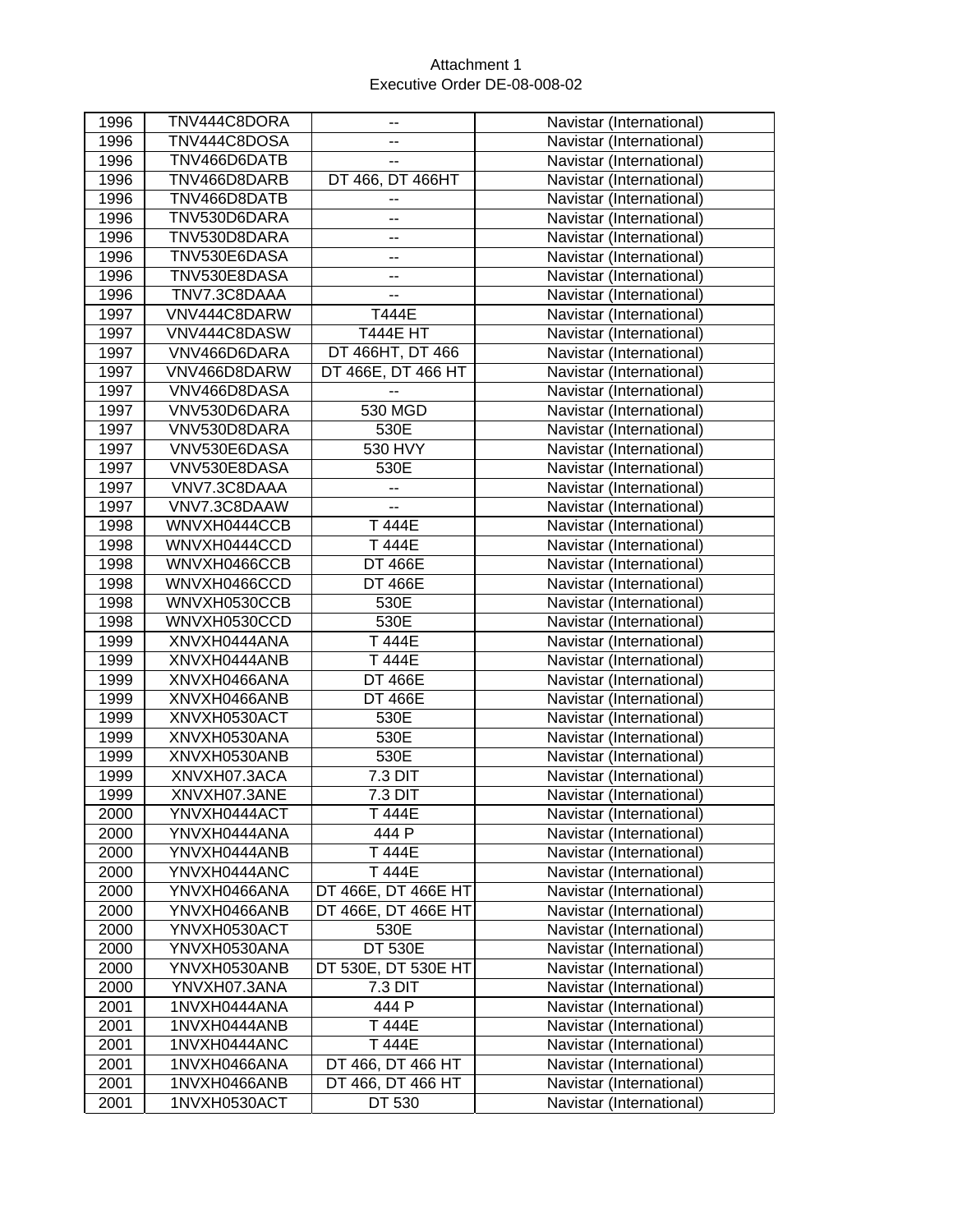| 2001 | 1NVXH0530ANA | DT 530            | Navistar (International) |
|------|--------------|-------------------|--------------------------|
| 2001 | 1NVXH0530ANB | DT 530, DT 530 HT | Navistar (International) |
| 2001 | 1NVXH07.3ACE | 7.3 DIT           | Navistar (International) |
| 2001 | 1NVXH07.3ANA | 7.3 DIT           | Navistar (International) |
| 2002 | 2NVXH0444ANA | T 444E            | Navistar (International) |
| 2002 | 2NVXH0444ANB | T 444E            | Navistar (International) |
| 2002 | 2NVXH0444ANC | T 444E            | Navistar (International) |
| 2002 | 2NVXH0466ANA | DT 466, DT 466 HT | Navistar (International) |
| 2002 | 2NVXH0466ANB | DT 466, DT 466 HT | Navistar (International) |
| 2002 | 2NVXH0530ANA | DT 530            | Navistar (International) |
| 2002 | 2NVXH0530ANB | DT 530, DT 530 HT | Navistar (International) |
| 2002 | 2NVXH0530ANC | DT 530            | Navistar (International) |
| 2002 | 2NVXH07.3ACE | 7.3 DIT           | Navistar (International) |
| 2002 | 2NVXH07.3ANA | 7.3 DIT           | Navistar (International) |
| 2003 | 3NVXH0444ANB | T 444E            | Navistar (International) |
| 2003 | 3NVXH0444ANC | T 444E            | Navistar (International) |
| 2003 | 3NVXH0466ANA | DT 466, DT 466 HT | Navistar (International) |
| 2003 | 3NVXH0466ANB | DT 466, DT 466 HT | Navistar (International) |
| 2003 | 3NVXH0530ANA | DT 530            | Navistar (International) |
| 2003 | 3NVXH0530ANB | DT 530, DT 530 HT | Navistar (International) |
| 2003 | 3NVXH0530ANC | DT 530            | Navistar (International) |
| 2004 | 4NVXH0466ANA | DT 466, DT 466 HT | Navistar (International) |
| 2004 | 4NVXH0466ANB | DT 466, DT 466 HT | Navistar (International) |
| 2004 | 4NVXH0530ANA | DT 530            | Navistar (International) |
| 2004 | 4NVXH0530ANB | DT 530, DT 530 HT | Navistar (International) |
| 2004 | 4NVXH0530ANC | DT 530            | Navistar (International) |
| 1994 | RND254C6DAAA |                   | Nissan                   |
| 1994 | RND423D6DAAA |                   | Nissan                   |
| 1995 | SND254C6DAAA |                   | Nissan                   |
| 1995 | SND423D6DAAA |                   | Nissan                   |
| 1996 | TND254C6DAAA |                   | Nissan                   |
| 1996 | TND423D6DAAA |                   | Nissan                   |
| 1997 | VND254C6DAAA |                   | Nissan                   |
| 1997 | VND423D6DAAA |                   | Nissan                   |
| 1998 | WNDXH04.2TAB |                   | Nissan                   |
| 1998 | WNDXH06.9FAB |                   | Nissan                   |
| 1999 | XNDXH04.6FAB |                   | Nissan                   |
| 1999 | XNDXH06.9FAB |                   | Nissan                   |
| 2000 | YNDXH04.6FAB |                   | Nissan                   |
| 2000 | YNDXH06.9FAB |                   | Nissan                   |
| 2001 | 1NDXH04.6FAB |                   | Nissan                   |
| 2001 | 1NDXH06.9FAB |                   | Nissan                   |
| 2002 | 2NDXH04.6FAB |                   | Nissan                   |
| 2002 | 2NDXH06.9FAB |                   | Nissan                   |
| 2003 | 3NDXH04.6FAB |                   | Nissan                   |
| 2003 | 3NDXH06.9FAB |                   | Nissan                   |
| 1994 | RPK243C6DAAA |                   | <b>Perkins</b>           |
| 1994 | RPK365D6DAAA |                   | Perkins                  |
| 1995 | SPK243C6DAAA |                   | Perkins                  |
| 1995 | SPK365D6DAAA |                   | Perkins                  |
| 1996 | TPK243C6DAAA |                   | Perkins                  |
| 1996 | TPK365D6DAAA |                   | Perkins                  |